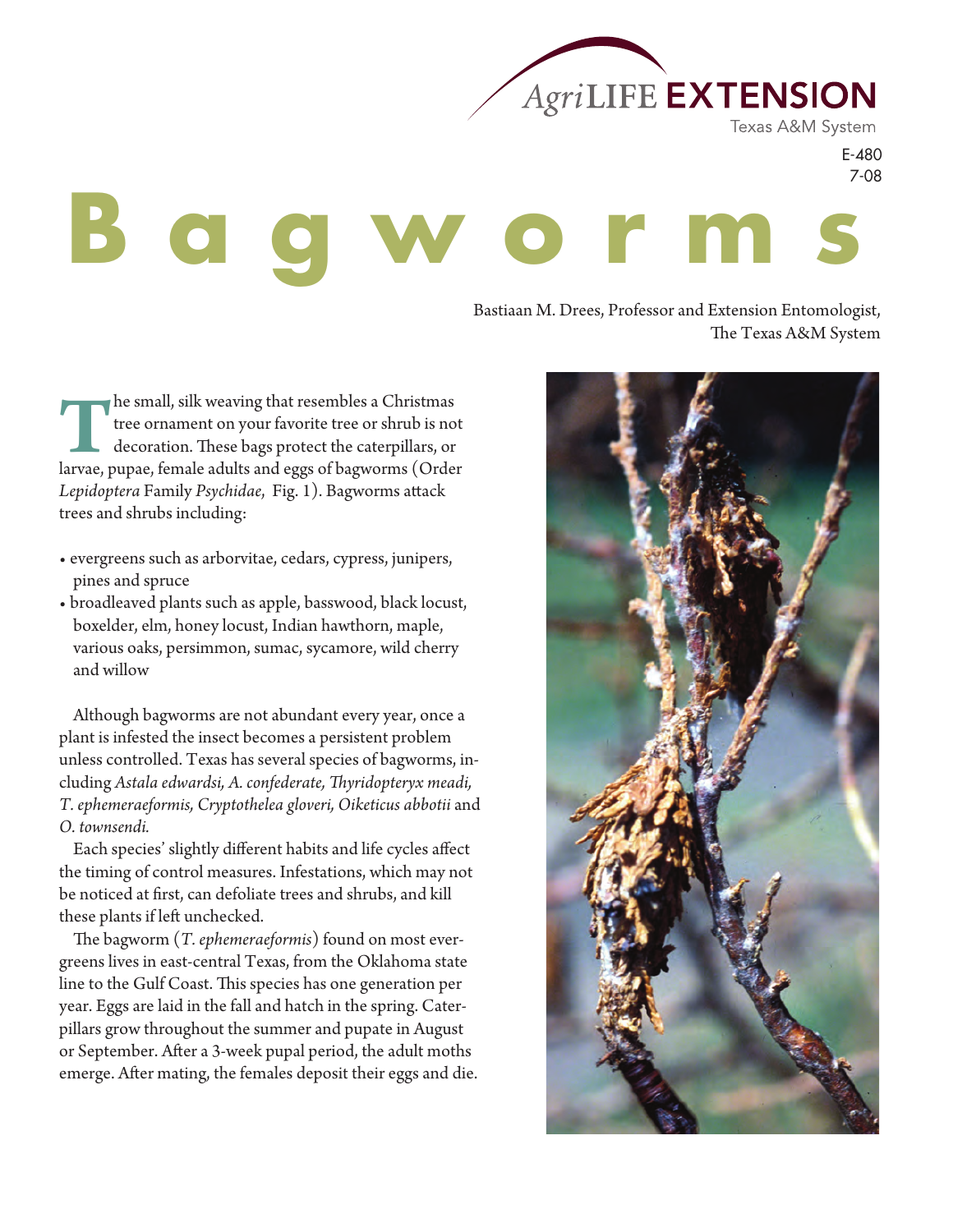

Fig. 1. Bagworm (photo by H.A. Turney)

Fig. 2. Hatching bagworm caterpillars from bag of female

The live oak bagworm (*O. abbotii*) is abundant in the south-central part of the state, along the Gulf Coast to the Louisiana state line. Caterpillars can be found throughout the spring and summer. Most of the moths emerge in April and May, but some appear through October. Larvae may hibernate during the winter and resume feeding in the spring before pupation. Hibernated eggs may hatch as early as February.

A species of the desert bagworm (*O. townsendi*) is found from El Paso to Alpine and in the Trans-Pecos area. These bagworms usually pass the winter as large larvae, which feed a little in the spring before pupating in April or May. Moths emerge from April throughout the summer. Their growth and life changes are influenced by rainfall and season.

## **Biology and Habits**

Bagworms' most easily identifiable feature is the tough, portable, silken case they build to live in. The silken texture of the bag is hidden and strengthened by layers of leaves, twigs and bark fragments arranged in a crosswise or shingle fashion. Different species use different plant materials to make their bags. The worm expels refuse through a small opening at the narrow, lower end of the bag and uses a wider opening at the top as a door to crawl out to feed or repair its bag.

Newly hatched bagworm caterpillars are about 1/25th of an inch long (Fig. 2). As the larvae hatch, they spin single threads of silk and attach to adjacent limbs or plants, where they begin building their own silk bags; they carry the bags upright as they move. Young larvae drifting on the silk thread may spread the infestation to new host plants.

Fig. 3. Male bagworm moths around bag in which male pupal skin emerged

As the caterpillars grow, the bags becomes more elongated. At maturity, caterpillars may be 3/4 to 1 inch long; the bags hanging from plants are 1-3/4 to 2 inches long and more than 1/2 inch wide. Most species carry their bags along twigs and foliage with their feet or by an attached silk thread. A larva closes its bag's upper opening before each of the molts between developmental stages and before winter hibernation or pupation.

Adults emerge after the pupal stage. The adult male, which resembles a small moth (Fig. 3), is sooty black in color, and has clear wings with a 1-inch span and feathery antennae. The males leave their bags through the lower end and fly to seek females, leaving their pupal skin protruding from the bottom of the bag.

The adult female looks like a maggot, with no functional eyes, legs or antennae. Her body is soft and yellowish-white. The wingless females emerge only halfway and wait to mate with the males. Once mated, the adult female deposits 400 to 1,000 eggs in the empty pupal case (Fig. 4) in her bag before dropping to the ground and dying.

### **Control**

Birds, insect parasites and insect predators are natural enemies of bagworms. Bird predation and insect parasitism can help keep bagworm outbreaks brief. However, natural enemies often can't prevent the bagworms from damaging plants.

Handpicking bagworms off the plants is the cheapest way to control them, particularly in the winter months. Pick off all of the bags and destroy or discard them. Eggs in bags thrown on the ground will hatch in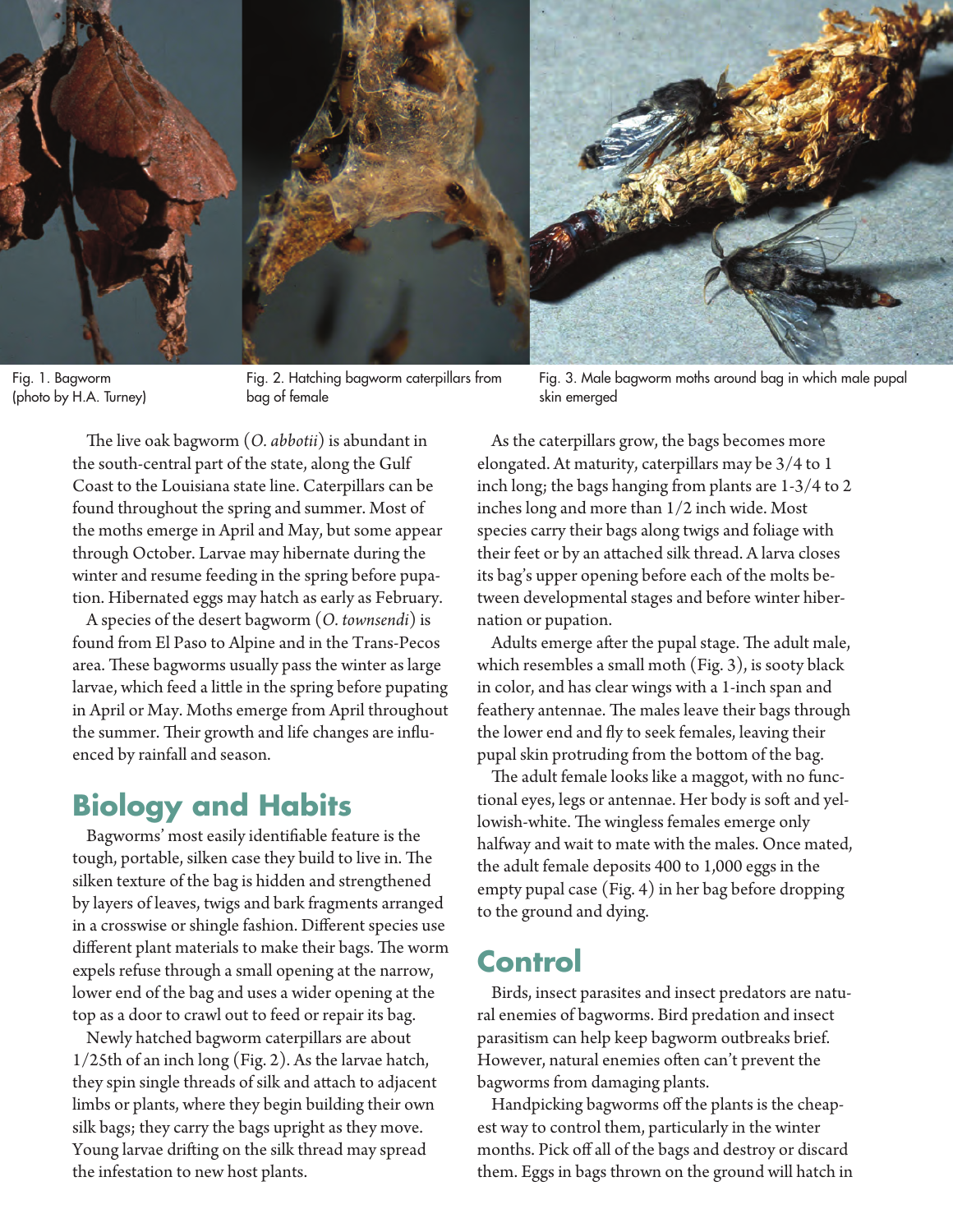

Fig. 4. Bagworm female pupal skin containing eggs in winter

Fig. 5. Early stages of bag-Fig. 6. Leaf damage from bagworm caterpillar worms have smaller bags and actively feeding larvae



Fig. 7. Bagworms on Indian hawthorn

Fig. 8. Bagworrm on cypress Fig. 9. Bagworm on broadleaved ornamental shrub Fig. 10. Bagworms on side of building

the spring and develop into larvae that could reinfest the plants.

If handpicking isn't practical or safe, use insecticide spray. Apply insecticide soon after bagworm eggs have hatched or while the larvae are small and feeding. Determine the right time for treatment by collecting bags in late winter and keeping them in a container out of sunlight. Once the caterpillars hatch from the bags in the container (Fig. 2), apply insecticide to plants. Chemical control is not as effective when the caterpillars close their bags to molt or pupate. In most areas, insecticides applied in April, May and June are effective. Use insecticides containing acephate (Orthene®), *Bacillus thuringiensis* var. *kurstaki*, carbaryl (Sevin®), pyrethroids (bifenthrin, cyfluthrin, cypermethrin, lambda-cyhalothrin, permethrin, etc.), spinosad,

azadirachtin, neem oil, malathion, pyrethrins or insecticidal soap. Use spray equipment that gives complete coverage of all foliage. Hire a professional exterminator if you do not have adequate equipment.

#### **More information is available in:**

Bagworm Moths of the Western Hemisphere, Bulletin 244, by D.R. Davis (1964), Smithsonian Institution, United States National Museum. Washington, D.C. 233 pages.

The Bagworms of Texas. Bulletin 382. F. M. Jones, and H. B. Parks. 1928. Texas AgriLife Research, College Station, TX. 36 pages.

For more landscape pest information see: http://insects.tamu.edu http://landscapeipm.tamu.edu